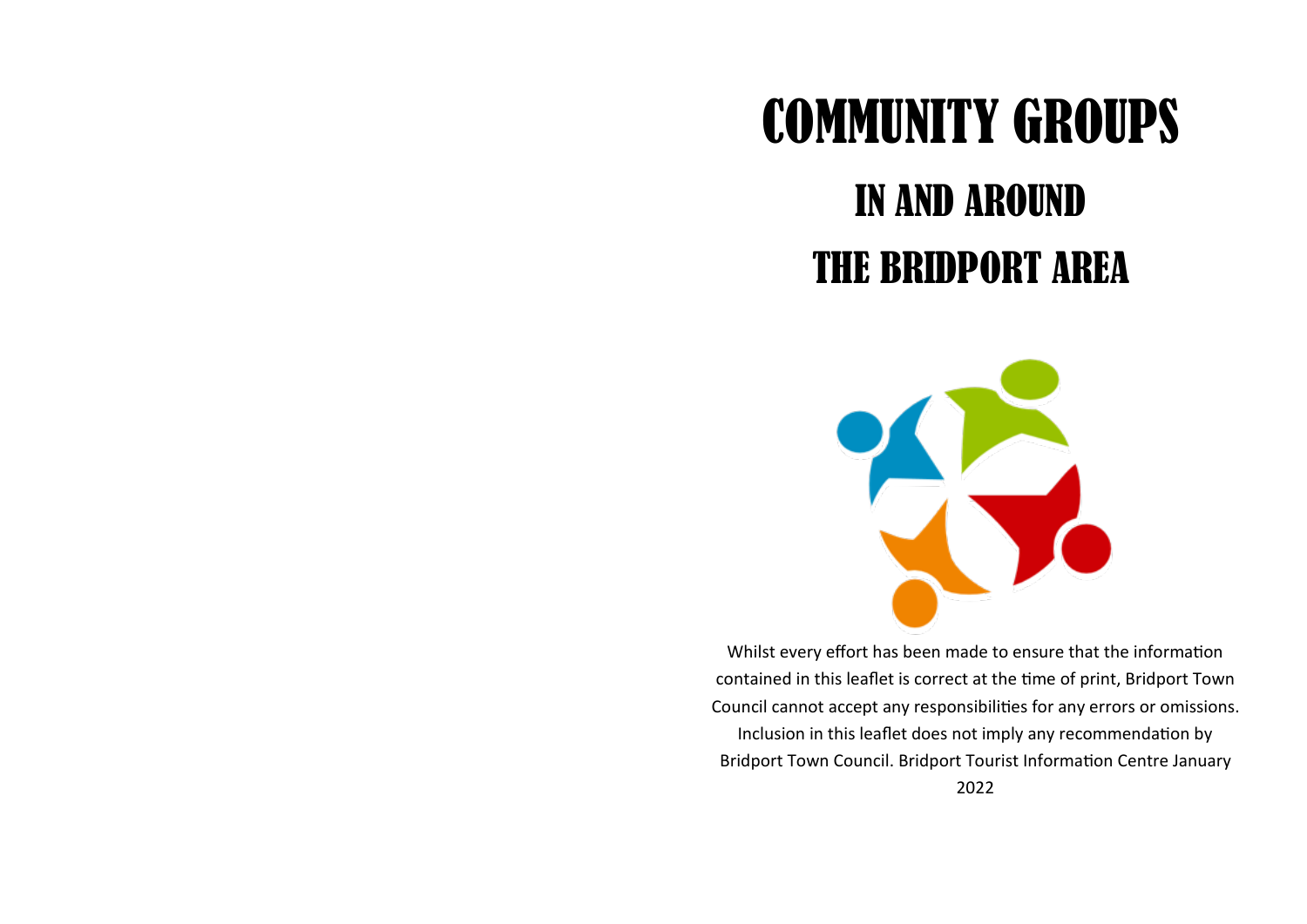## **Age Concern**—01308 424357

**The Allington Hill, Coopers Wood & Field Community Group**—Allington Hillbillies 01308 423202[/allingtonhill@gmail.com](mailto:allingtonhill@gmail.com) 

**Allotments Society**—01308 250260/ bridportallotmentssociety@gmail.com

**Asker Nature Reserve Project**[—www.anrp.co.uk](https://www.anrp.co.uk/)

**Bradpole Social Club**—01308 424521

**Bridport Area Neighbourhood Plan**—01308 456722 / ddixon@bridport-tc.gov.uk

**Bridport Child Contact Centre—**01308 421714 /077920 75972 / bridportccc@live.co.uk

**Bridport Community Coronavirus Support**—07401 243585

**Bridport Community Fridge** –events@bridportunitarians.co.uk

**Bridport Community Orchard—** bridportcommunityorchard@gmail.com / www.bridportcommunityorchard.org.uk

**Bridport Community Shed**—bridportcommunityshed@gmail.com/07593 880428 www.bridportcommunityshed.org.uk

**Bridport Environment Group**—01308 420808 / [bridportenvgroup@btinternet.com](mailto:bridportenvgroup@btinternet.com)

**Bridport Gardening Club**— 07962 962083 / bridportgardeningclub@gmail.com https://www.bridportgardeningclub.co.uk/

**Bridport Garden Glut**—Facebook @BridportGardenGlut

**Bridport History Society—**01308 425710/jerentzi@aol.com

**Bridport Lions Club—**0845 833 7409/secretary@bridportlionsclub,org

**Bridport Local Area Partnership (BLAP) -** 01308 456722/enquiries@bridport-tc.gov.uk

**Bridport Local Food Group—** admin@bridportfoodfestival.co.uk

**Bridport Millennium Green—** 01308 423078

**Bridport Round Table—**Paul Fowler 07854 706929/paul@fowlerdesign.co.uk

**Bridport Twinning Association—** 01308 482246/maltbys77@btinternet.com

**Brit Valley Rotary Club—**01308 898484./ britvalleyrotaryclub@gmail.com

**Conservative Club**—01308 423231

**Carer Support Dorset**—0800 368 8349